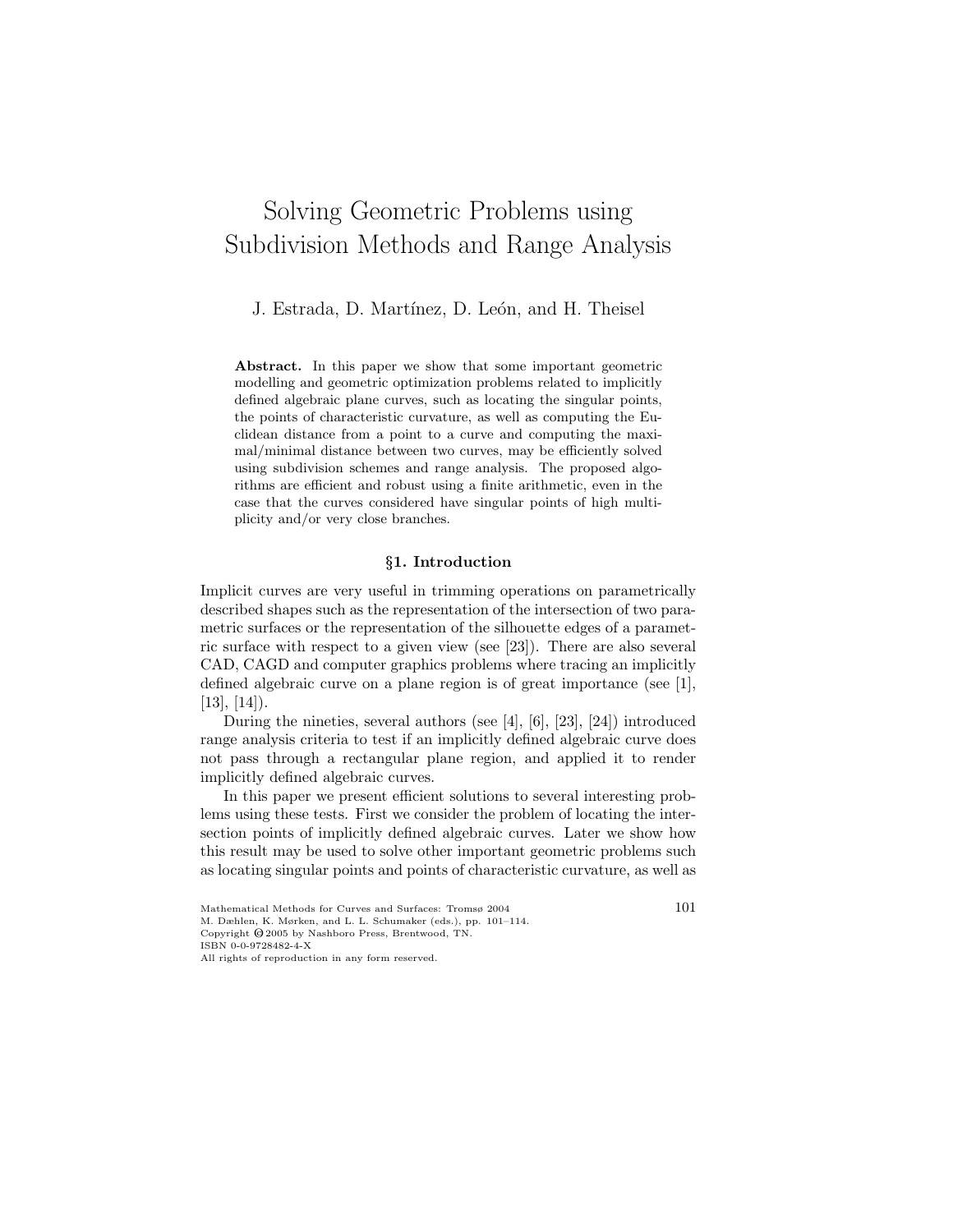computing the Euclidean distance from a point to an algebraic curve and computing the maximal/minimal distance between two algebraic curves.

The algorithms presented use a finite arithmetic and are simple, efficient and robust even in the case that the curves considered have singular points of high multiplicity and/or very close branches.

# §2. Preliminaries

A plane algebraic curve is the set  $Z(f)$  of points satisfying the polynomial equation

$$
f(x,y) = \sum_{i=0}^{d} \sum_{j=0}^{d-i} f_{ij} x^{i} y^{j} = 0,
$$
\n(1)

where  $d$  is the degree and  $f_{ij}$  the coefficients.

Rendering an implicit algebraic curve in a grid of pixels is of great interest in CAD, CAGD and computer graphics. A general subdivision procedure that provides a method for drawing an implicitly defined algebraic curve on a grid of pixels (or even higher resolution) may be described as follows.

Given any test to check if a curve does not pass through a square region (see [18] and the references therein), apply this test to the plot area as an initial cell, if it is not rejected, then subdivide the cell into smaller squares and apply recursively the test, until the lengths of the sides of the squares become smaller than any prescribed magnitude  $\varepsilon > 0$  (for instance the length of a pixel side, in the computer graphics case).

Range analysis provides a general test for rejecting cells at each subdivision step: interval arithmetic, affine arithmetic, Berstein coefficient method, Taubin's method, Rivlin's method are some of the most common sources for range analysis. A comparison of the efficiency and performance of different function range interval methods for plotting implicitly defined algebraic curves is presented in [18].

# §3. Intersection Points of Algebraic Curves

The problem of computing intersection points of algebraic curves has been previously considered in the more general setting of finding the solutions of a system of  $n$  polynomial equations  $(2)$ .

$$
\begin{cases}\nf_1(x,y) = 0 \\
f_2(x,y) = 0 \\
\vdots \\
f_n(x,y) = 0.\n\end{cases}
$$
\n(2)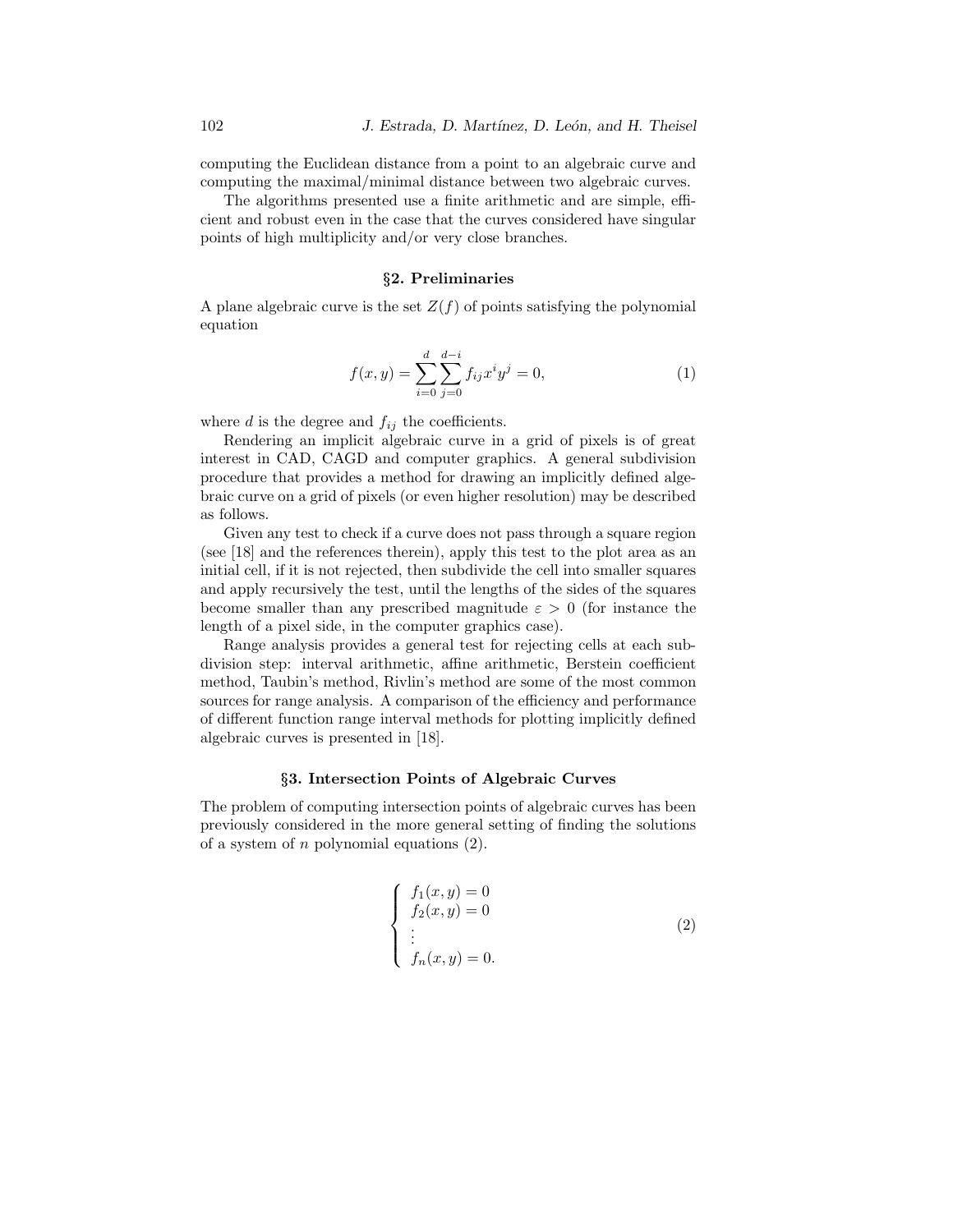One approach, for instance, uses multivariate Stürm sequences (see [19], [21]). Another approach is based on U-Resultant schemes (see [15], [16]), but they are very expensive to compute for a set of equations of arbitrary high degree.

In this section we describe a procedure for computing the intersection points of  $n$  algebraic curves in a square region  $R$ , using subdivision schemes and range analysis.

The algorithm begins by applying a recursive subdivision method based on range analysis (see Section 2) simultaneously to the curves  $\{f_1, f_2, \ldots, f_n\}$  $f_n$  in the square region R. In each step, only those square regions satisfying the test for all curves are considered for the next subdivision step. The output is a set of small square regions with side length smaller than a previously prescribed accuracy  $\varepsilon > 0$  (pixels, in the computer graphic case). These small squares contain all the intersection points and their centers provide us approximations to the exact intersection points of the curves, since with an error no greater than  $\frac{\sqrt{2}\varepsilon}{2}$ , these centers are on all the curves  $\{f_1, f_2, \ldots, f_n\}$ . Hence, an approximate solution to the problem of computing the intersection points in a square  $R$  of a set of  $n$  algebraic curves may be the following: given a prescribed accuracy  $\varepsilon > 0$  ( $\varepsilon$  equal to the length of a pixel side, in the computer graphics case), apply a recursive subdivision method based on range analysis simultaneously to the curves  ${f_1, f_2, \ldots, f_n}$  in the square region R, obtaining a set of small square regions with side length no greater than  $\varepsilon$  containing all their intersection points in  $R$ , and propose the centers of these small squares as approximations to the exact intersection points. In the generic case, the number of subdivisions  $k$  required to obtain approximations to the exact intersection points with an error smaller than  $\varepsilon$  is

$$
k = [log_2(l) + 1 - log_2(\varepsilon)]
$$

if the length of the side of the square  $R$  is equal to  $l$ .

Unfortunately, applying this simple method does not always lead to good approximations to the exact solution. When the curves do not intersect transversely, or if they have very close branches, more that one small square is found representing each intersection point hence, the solution must be refined (see Figure 1).

Clusters of small squares may appear around intersection points, and since the intersections points of a generic set of algebraic curves are isolated, we propose a simple strategy to select good approximations to the exact intersection points contained in each cluster.

Considering the centers of the small squares obtained as result of the subdivision process, we construct a set of clusters  $\{CC_i\}$  as follows: One center of the small squares will belong to one cluster  $CC<sub>j</sub>$  if its distance to at least one of the other points in  $CC_j$  is less or equal to  $2\varepsilon$ , where  $\varepsilon$  is the previously prescribed accuracy.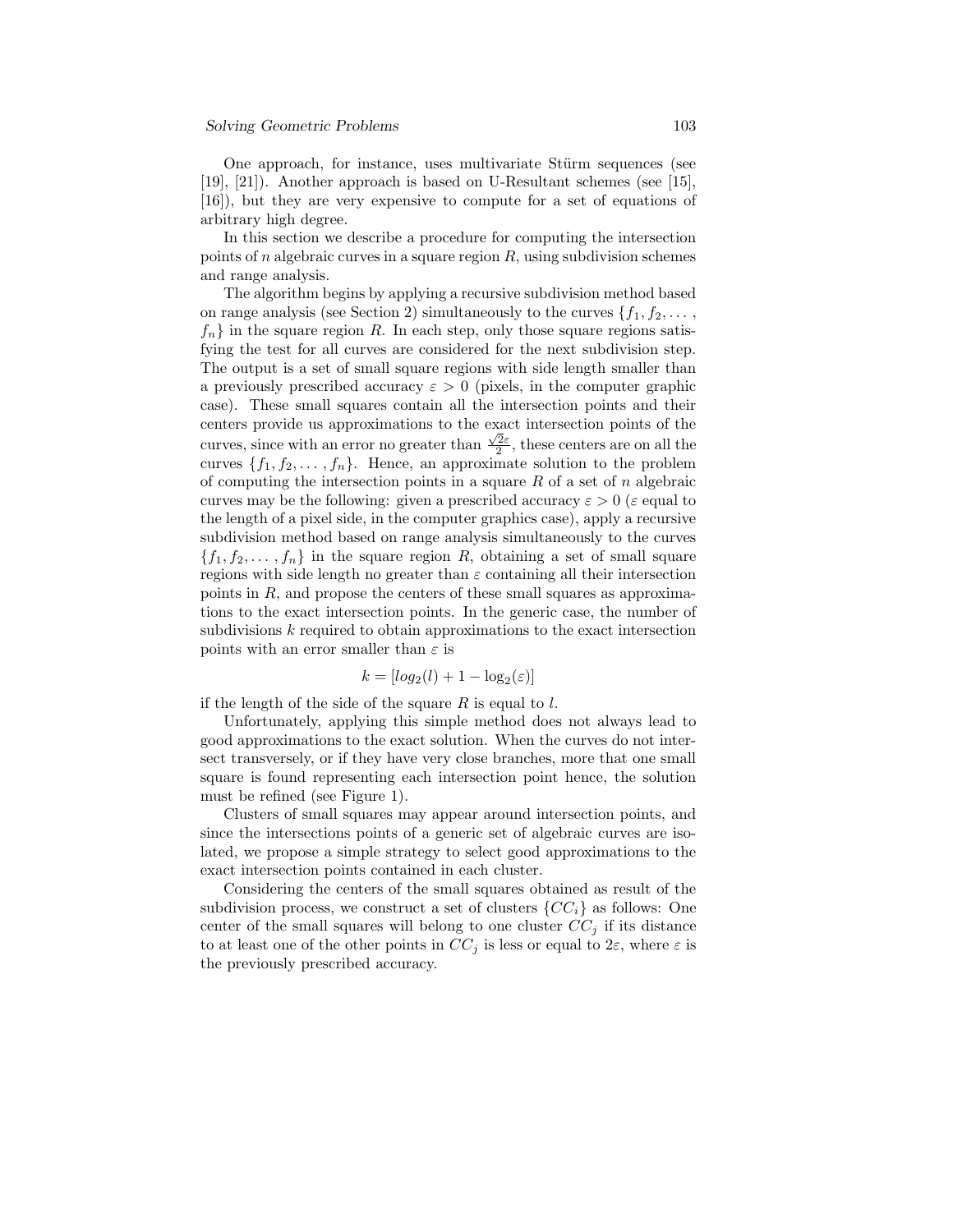

Fig. 1. Curve intersection (a), zooms in the neighborhood of  $P_1$  with  $k = 8, 9$ and 10 (b). As k increases, the size of the clusters diminishes.

Then, the sum of the Euclidean distances  $Sd_{ik}$  from the centers of the small squares  $p_{ik}$  contained in each cluster  $CC_i$  to each of the involved curves  $\{f_1, \ldots, f_n\}$  is computed. Finally, the center of the small squares  $p_{i\hat{k}}$  which minimizes  $Sd_{ik}$  is selected as the best approximation to the solution. Assuming that the set of curves  $\{f_1, f_2, \ldots, f_n\}$  does not have a common component, after Bezout's Theorem for  $\varepsilon \to 0$  the obtained approximations to the intersection points converge to the exact solutions.

It is clear that if  $\varepsilon$  is sufficiently small, then even using approximations to the Euclidean distance to compute  $Sd_{ik}$ , the points  $p_{ik}$  that minimize  $Sd_{ik}$  are good approximations to the exact solution.

There exist in the literature some approximations to the Euclidean distance (see Section 5). As the points  $p_{ik}$  are very close to the curves, we may use the one proposed by G. Taubin [24] given by the expression

$$
d = \frac{|f(x, y)|}{\|\nabla f(x, y)\|}.
$$

Our numerical experiments show that this is a good choice in most cases.

Of course, the more precision is required, the greater number of subdivisions are needed and the amount of points in each cluster grows. In all numerical examples we found that, within the usual precision required for CAD and CAGD problems, the computational cost is reasonable (see Sect. 6). Alternatively, we may use the approximations obtained in this way as a good initial approximations for any robust method to solve the nonlinear system (2).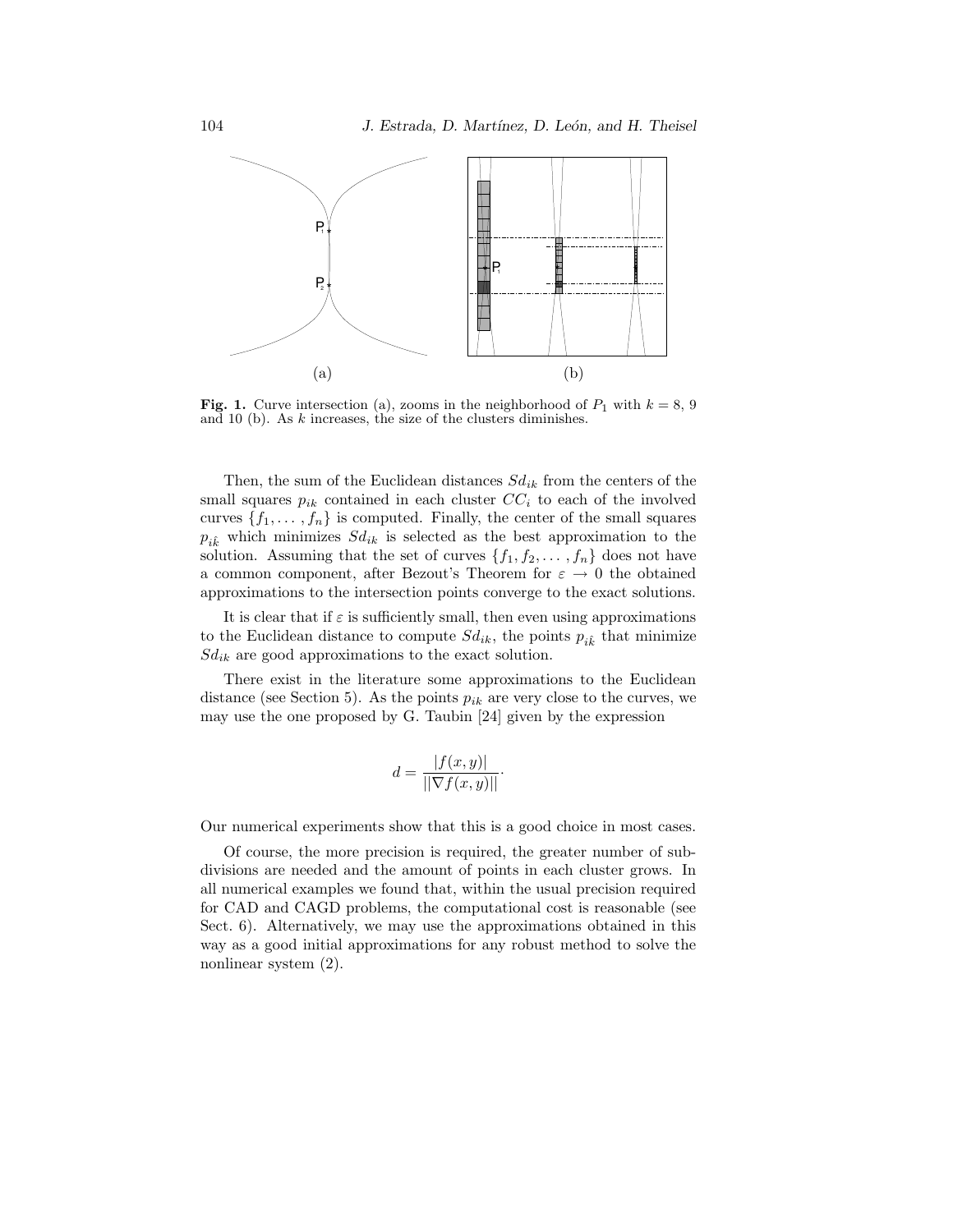### §4. Locating Characteristic Points

Each curve has a set of characteristic points where it has a distinguished geometric behavior. Among these points are the singular points, the points with curvature 0 and the points attaining extreme values of the curvature. In this section we show how the problem of finding these points may be presented as a curve intersection problem, and thereby solved using the algorithm described in Section 3.

# 4.1. Locating Singular Points

A point p on an algebraic curve  $f(x, y) = 0$  is called singular if both partial derivatives  $f_x(x, y)$  and  $f_y(x, y)$  vanish at p. To find the singular points of an algebraic curve  $f(x, y) = 0$  we must be able solve efficiently the nonlinear system of equations

$$
\begin{cases}\nf(x,y) = 0 \\
f_x(x,y) = 0 \\
f_y(x,y) = 0.\n\end{cases}
$$
\n(3)

We propose to find the solutions of system (3) locating the intersection points among the algebraic curves  $\{f = 0, f_x = 0, f_y = 0\}$  (see Section 3). Observe that in the case of singular points with high multiplicity, these three curves may not intersect transversely, nevertheless, the proposed method shows a good performance (see Figure 2).

# 4.2. Locating Points of Characteristic Curvature

A regular point p on an algebraic curve  $f(x, y) = 0$  is considered as a point with characteristic curvature if the curvature  $k(x, y)$  given by the expression

$$
k(x,y) = \frac{f_{xx}f_y^2 - 2f_x f_y f_{xy} + f_x^2 f_{yy}}{(f_x^2 + f_y^2)^{3/2}}
$$

is 0 or attains a relative extreme value in this point.

The points on a curve  $f(x, y) = 0$  where the curvature  $k(x, y)$  is 0 may be computed as the solutions of the nonlinear system of equations

$$
\begin{cases}\nf(x,y) = 0, \\
k_n(x,y) = 0,\n\end{cases}
$$
\n(4)

where  $k_n(x, y)$  is the numerator of  $k(x, y)$ .

On the other hand, the points attaining extreme values of the curvature are the solutions of the nonlinear system

$$
\begin{cases}\nf(x,y) = 0, \\
dk_n(x,y) = 0,\n\end{cases}
$$
\n(5)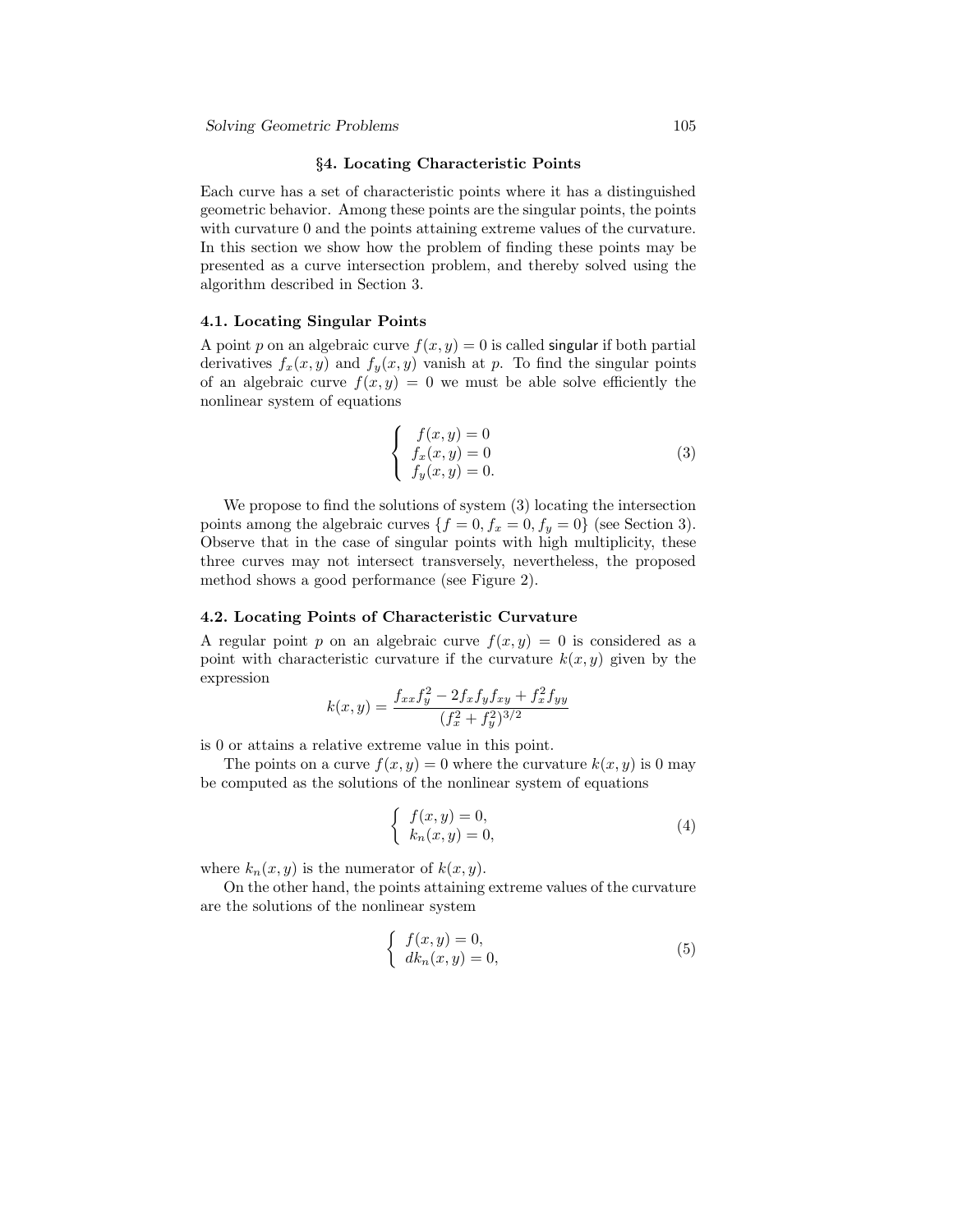where  $dk_n(x, y)$  is the numerator of the differential of the curvature  $k(x, y)$ given by

$$
dk(x, y) = f_x k_y - f_y k_x,
$$

where  $f_x$ ,  $f_y$  denote the partial derivatives of  $f(x, y)$  and  $k_x$ ,  $k_y$  the partial derivatives of the curvature  $k(x, y)$ .

The curves  $k_n(x, y) = 0$  and  $dk_n(x, y) = 0$  are also algebraic curves of degree  $O(3d)$  and  $O(6d)$ , where d is the degree of f. Though, to compute the points with curvature 0 and the points attaining extreme values of the curvature in a region  $R$  is equivalent to locate the intersection points between the algebraic curves  $\{f = 0, k_n = 0\}$  and  $\{f = 0, dk_n = 0\}$ respectively, in that region (see Section 3). In both cases, as a result we will obtain all the points on  $f = 0$  contained in R with characteristic curvature, as well as the singular points (see Figure 2). Observe that some of the curves involved do not intersect transversely or possess very close branches. Nevertheless, the proposed method performs well (see Figure 2).

#### §5. Euclidean Distance

There are several practical problems arising from computer graphics, computer vision, pattern recognition and computational mechanics, where it is necessary to compute the Euclidean distance from a point to an arbitrary algebraic plane curve, as well as the coordinates of the footpoints.

Another interesting problem is to compute the maximal/minimal distance between two algebraic curves and the coordinates of the points where it is attained.

# 5.1. Computing the Euclidean Distance from a Point to an Algebraic Curve

The problem of computing the Euclidean distance from a point  $q$  to a curve  $\mathcal C$  may be stated as the following constrained nonlinear global minimization problem:

$$
d(q, C) = min\{||p - q|| : f(p) = 0\}
$$
 (6)

More geometrically, the Euclidean distance from  $q$  to  $\mathcal C$  is attained at a point p on C, such that the normal of C at p passes through q (see Figure 3).

This problem is, in general, very difficult to solve. The already known works on this subject can be classified into two groups, those which offer a closed formula to compute approximations to the Euclidean distance ([24]) and those which provide an algorithm to compute the footpoints  $([8],[9],[10],[12]).$ 

Some of this methods have the disadvantage that they do not give good results if the external point is not close to the curve, or if it has more than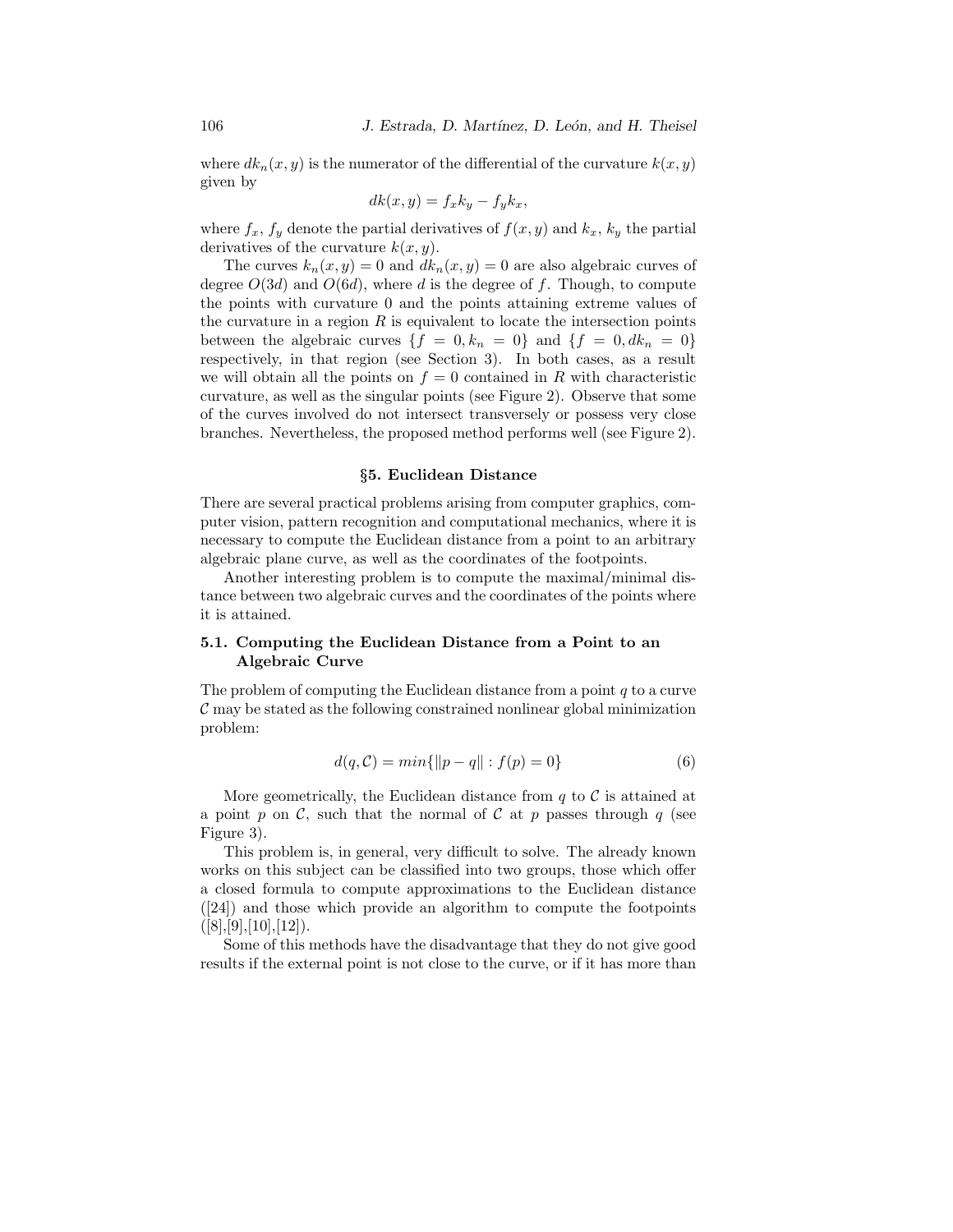

 $S$  - Singular points of  $f = 0$ .  $I$  - Points on  $f=0$  where the curvature is 0.  $K$  - Points on  $f = 0$  attaining extreme values of the curvature.

Fig. 2. Locating Characteristic Points.

one footpoint. Also some of them just compute an approximation of the distance without giving us the coordinates of the footpoints, which may be also useful in many situations.

Now we describe a simple procedure to compute the footpoints that applies to any algebraic curve, and does not requires initial conditions related to the location of the external point.

If we have the curve represented by its implicit equation  $f(x, y) =$ 0, then the coordinates  $(x, y)$  of the points on f attaining the relative extremes values of the distance from an external point  $q(x_0, y_0)$  to the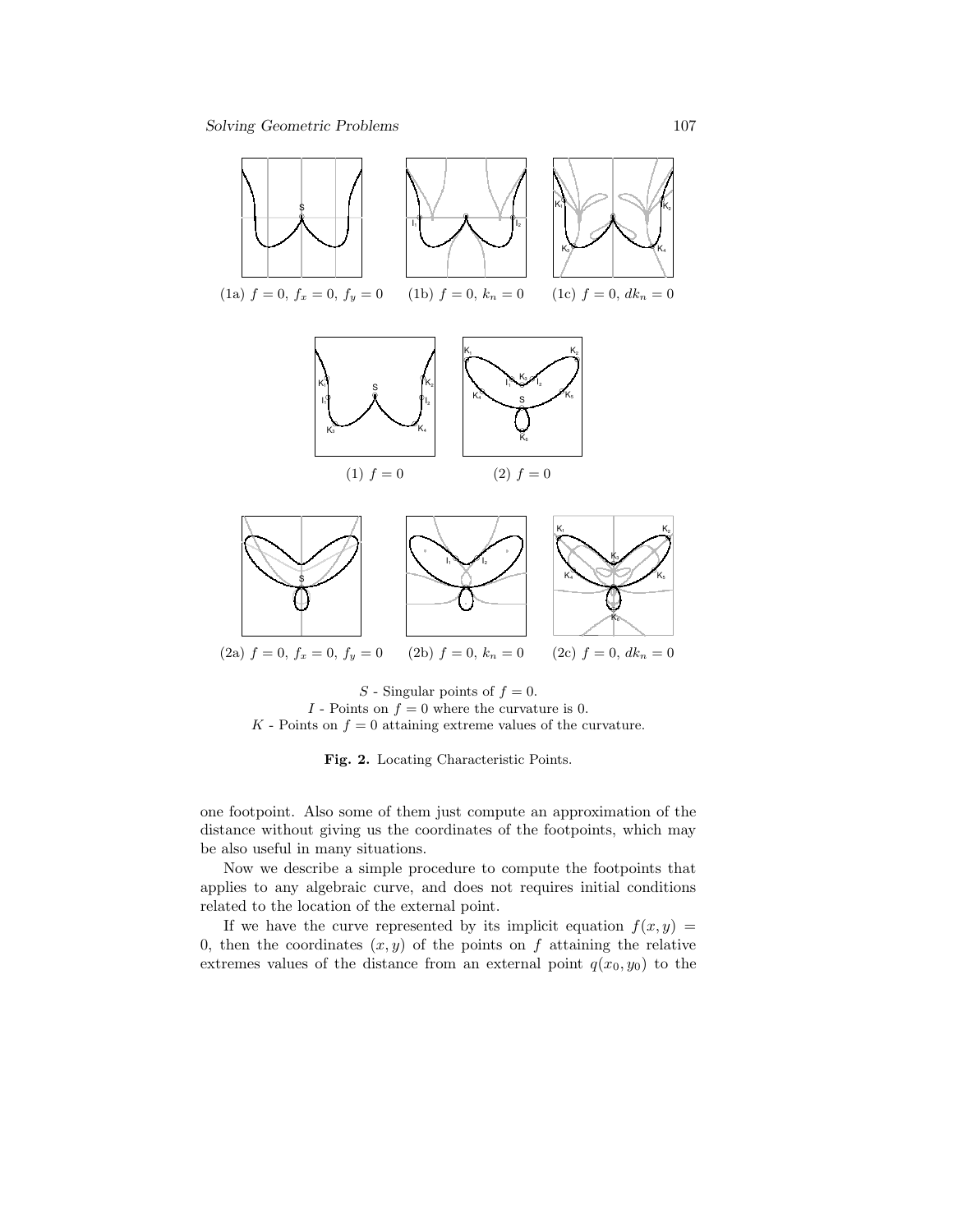

**Fig. 3.** The orthogonal projection of  $q$ .

curve as well as the singular points, may be computed as the solution of the following nonlinear system of polynomial equations

$$
\begin{cases}\nf(x,y) = 0 \\
f_N(x,y) = f_y(x,y)(x-x_0) - f_x(x,y)(y-y_0) = 0.\n\end{cases}
$$
\n(7)

Then it is easy to select among these points those that give us the global minimum  $(6)$  of the distance from each point to the external point q.

In order to compute the solutions of system (7) we propose to locate the intersection points between the algebraic curves  $f$  and  $f_N$  (see Section 3) in a square region  $R(q, 2D)$  centered in the external point q with side length twice any upper bound of the Euclidean distance from  $q$  to  $f$  (see Figure 4). This upper bound  $D$  may be easily obtained, for example, computing the distance from  $q$  to any point on  $f$ .

#### 5.2. Computing the Extremal Distance Between Two Curves.

In this section an algorithm for detecting pairs of points attaining the maximal/minimal distance between two algebraic curves non intersecting each other in a square region  $R$  is described.

Given two algebraic curves  $f(x, y) = 0$ ,  $g(x, y) = 0$  and a square region R, detect the pairs of points  $P_f$ ,  $P_g \in R$ , where  $P_f$  is a point on  $f(x, y) = 0$ and  $P_g$  is a point on  $g(x, y) = 0$ , such that the normal line of  $f(x, y) = 0$ at  $P_f$  coincides with the normal line of  $g(x, y) = 0$  at  $P_g$ .

**Algorithm.** We subdivide R in 4 square cells  $R_k$ ,  $k = 1, \ldots, 4$ . Given two square cells  $R_i = I_x^i \times I_y^i$  and  $R_j = I_x^j \times I_y^j$ :

- 1. Test if  $f(x, y) = 0$  crosses  $R_i$  and if  $g(x, y) = 0$  crosses  $R_j$
- 2. Compute the range intervals  $I_{f_x}^i$  (respectively  $I_{f_y}^i$ ) for the function  $f_x(x, y)$  (resp.  $f_y(x, y)$ ) on  $R_i$ .
- 3. Compute the range intervals  $I_{g_x}^j$  (respectively  $I_{g_y}^j$ ) for the function  $g_x(x, y) = 0$  (resp.  $g_y(x, y) = 0$ ) on  $R_j$ .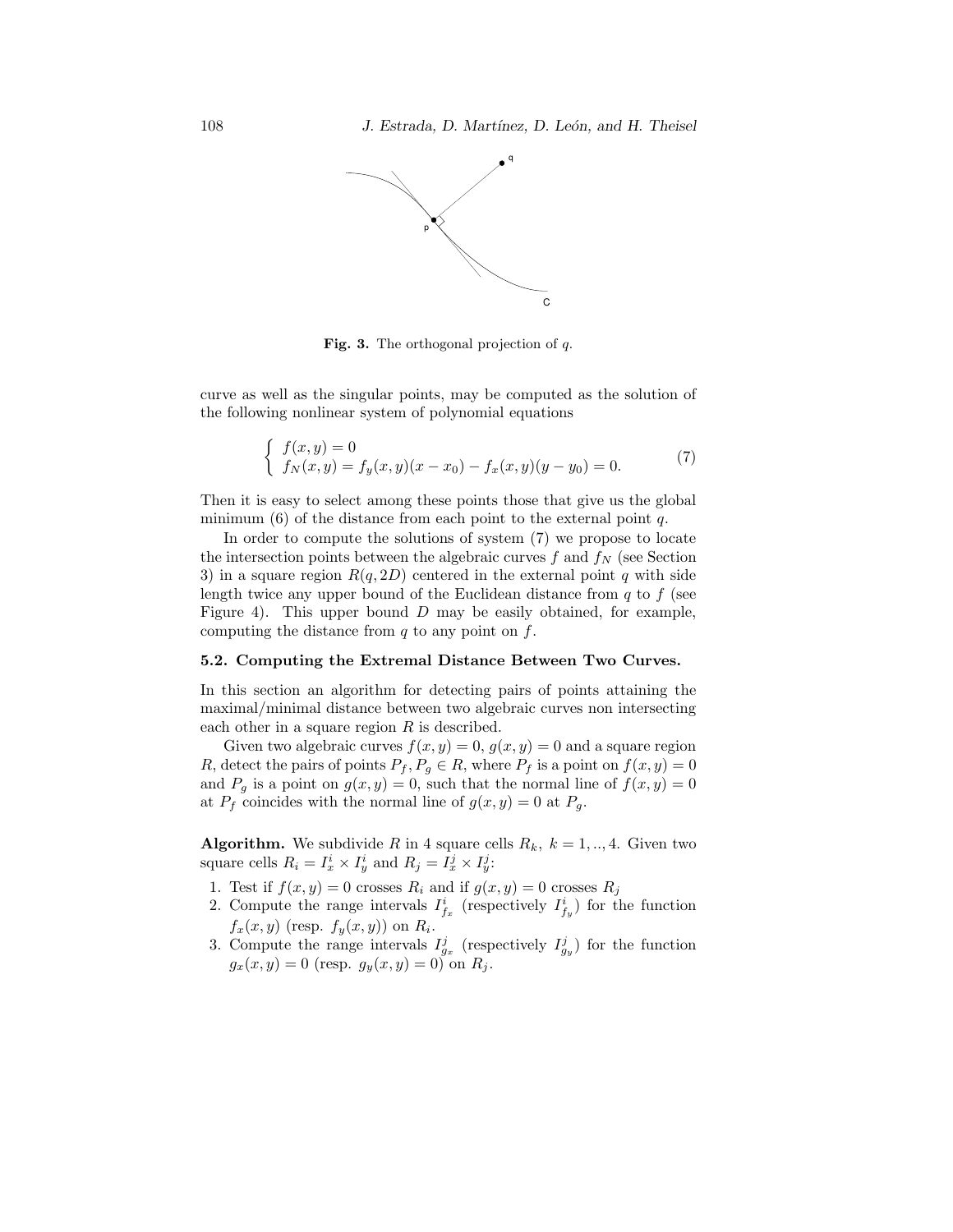

 $F$  - Footpoints of the point q on  $f = 0$ . O - Orthogonal projections of the point q on  $f = 0$ and singular points.

Fig. 4. Locating Footpoints.

- 4. Using interval arithmetic, test if 0 is contained in all the following intervals
	- (a)  $I_{f_x}^i * (I_y^i I_y^j) I_{f_y}^i * (I_x^i I_x^j)$ (b)  $I_{g_x}^j * (I_y^j - I_y^i) - I_{g_y}^j * (I_x^j - I_x^i)$ (c)  $I_{f_y}^j * I_{g_x}^i - I_{f_x}^j * I_{g_y}^i$ .

Remark. Note that the first two conditions (a) and (b) correspond to the requirement that the interval of normal lines to  $f(x, y) = 0$  at points in  $R_i$  intersects  $R_j$  and the same permuting f with g and i with j. The third condition corresponds with the requirement that in both intervals of normal lines exist pairs of parallel lines. Observe that the first two conditions may hold if  $R_i$  and  $R_j$  are very small and also very close, while (c) may not necessarily hold.

If all answers from 1 to 4 were "yes" then subdivide both  $R_i$  and  $R_j$ into four square cells and apply the same tests to all possible pairs of square cells (16 cases), until the size of the sides of a square cells is not greater than a previously prescribed accuracy  $\varepsilon > 0$ .

The output are the pairs of the centers of the small squares associated to each curve, whose corresponding intervals of normal lines approximately coincide. Since this output is a dense sample and many pairs of centers of the small squares are very near to each other, we apply the following method for selecting representative pairs of points from the clusters of pairs of centers of small squares. First, we consider that two pairs of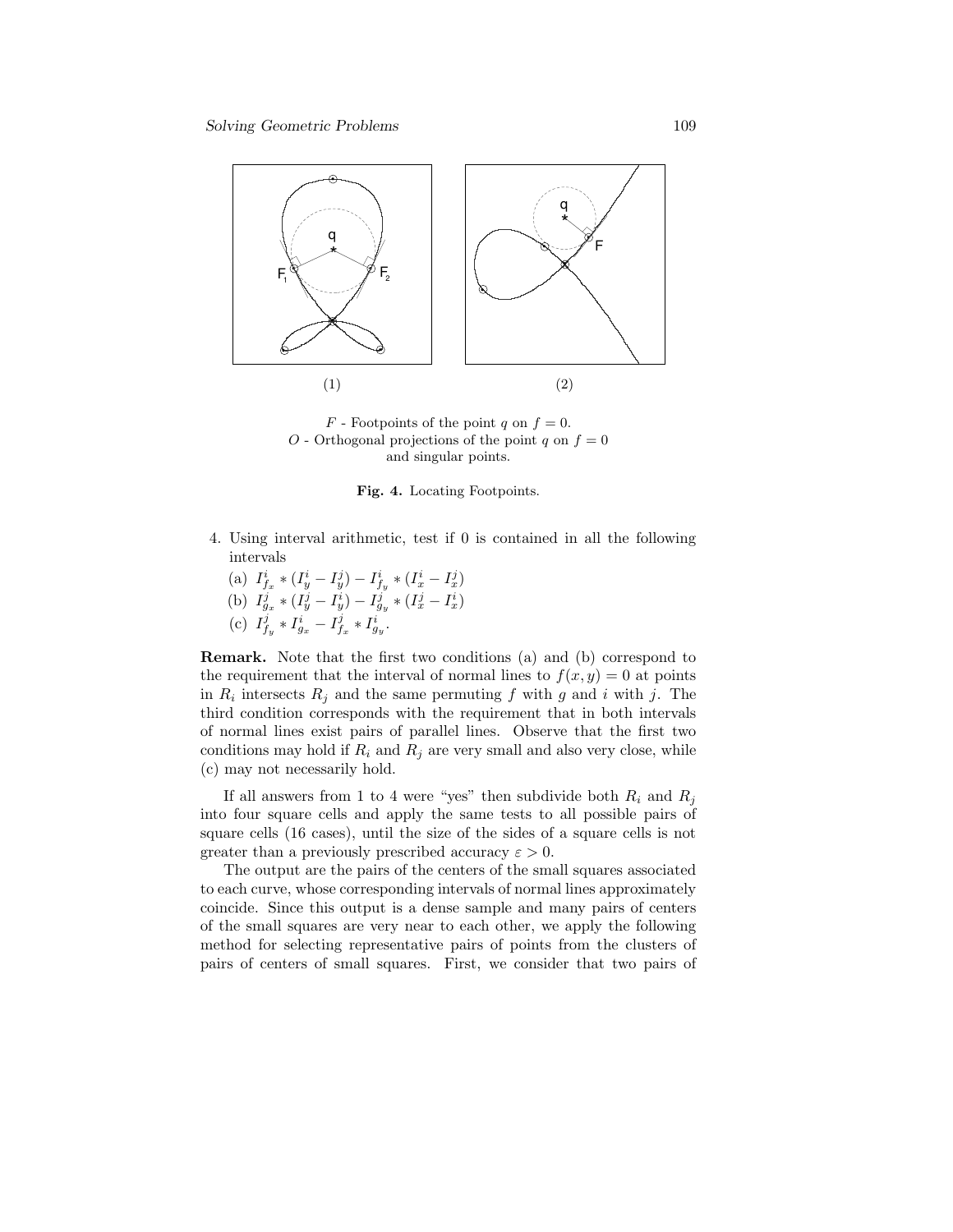centers of the small squares  $(P_f^i, P_g^i)$  and  $(P_f^j, P_g^j)$  are near each other if  $||P_f^i - P_f^j|| \leq 2 * \varepsilon$  and  $||P_g^i - P_g^j|| \leq 2 * \varepsilon$ . Second, we construct a graph where there is an edge between two pairs of centers of the small squares  $(P_f^i, P_g^i)$  and  $(P_f^j, P_g^j)$  if they are near each other. Then, the connected components of the graph are computed and a representative pair for each connected component is selected as follows.

Given a cluster of pairs of centers of small squares  $C = \{ (P_f^i, P_g^i) \}$  we compute:

- 1.  $r_i$  as the line that joins  $P_f^i$  and  $P_g^i$
- 2.  $n_f^i$  the normal line of  $f = 0$  at  $P_f^i$  and the angle  $\theta_f^i$  between  $r_i$  and  $n_f^i$
- 3.  $n_g^i$  the normal line of  $g = 0$  at  $P_g^i$  and the angle  $\theta_g^i$  between  $r_i$  and  $n_g^i$

The pair of points minimizing the the deviation among the normal line of each curve at each point and the line joining the pair of points  $(\cos \theta_j^i)^2 + (\cos \theta_g^i)^2$  is selected as the representative of the cluster.

As a result of this algorithm, we obtain good approximations for the pairs of points attaining the relative extreme values of the distance between the algebraic curves f and q in a region R. Finally, we must select among them those that minimize/maximize the distance. It is guaranteed that if both curves are completely contained inside the region  $R$  then the global maximum and minimum are obtained (see Figure 5).

A faster alternative procedure (suggested by the anonymous referee) could be simply to compute all distances in the cluster of pairs of points, and then select the smallest/largest. For very small values of the accuracy  $\varepsilon$ , both algorithms provide very similar results, but for intermediate  $\varepsilon$ , the pairs of centers of small squares attaining a minimum/maximum distance may correspond to points which are relatively far away from the corresponding curves (for instance, to a distance approximately equal to  $\frac{\sqrt{2}\varepsilon}{2}$ ) and in this situation, selecting the pair of points minimizing the deviation among the normal line of each curve at each point and the line joining the pair of points gives better results.

# §6. Additional Figure Information

In this section we provide some additional information on the figures. All timings reported in the present paper are in CPU seconds on a 700 MHz Pentium III processor running Windows.

Figure 1. This figure shows the intersection points between the curves  $x-y^4=0$  and  $x+y^4-0.01=0$  inside the square centered in the origin with side length 2.0, for  $k = 8$ , 9 and 10 subdivision steps. The exact intersection point P1 has coordinates  $(0.005, -0.2659147948)$ , For  $k = 8$ , the approximate solution  $P1 = (0.00390625, -0.277344)$  was computed in 1 ms running time and the cluster diameter is approximately  $2 \cdot 10^{-2}$ . For  $k = 9$ , the approximate solution  $P1 = (0.00585938, -0.275391)$  was computed in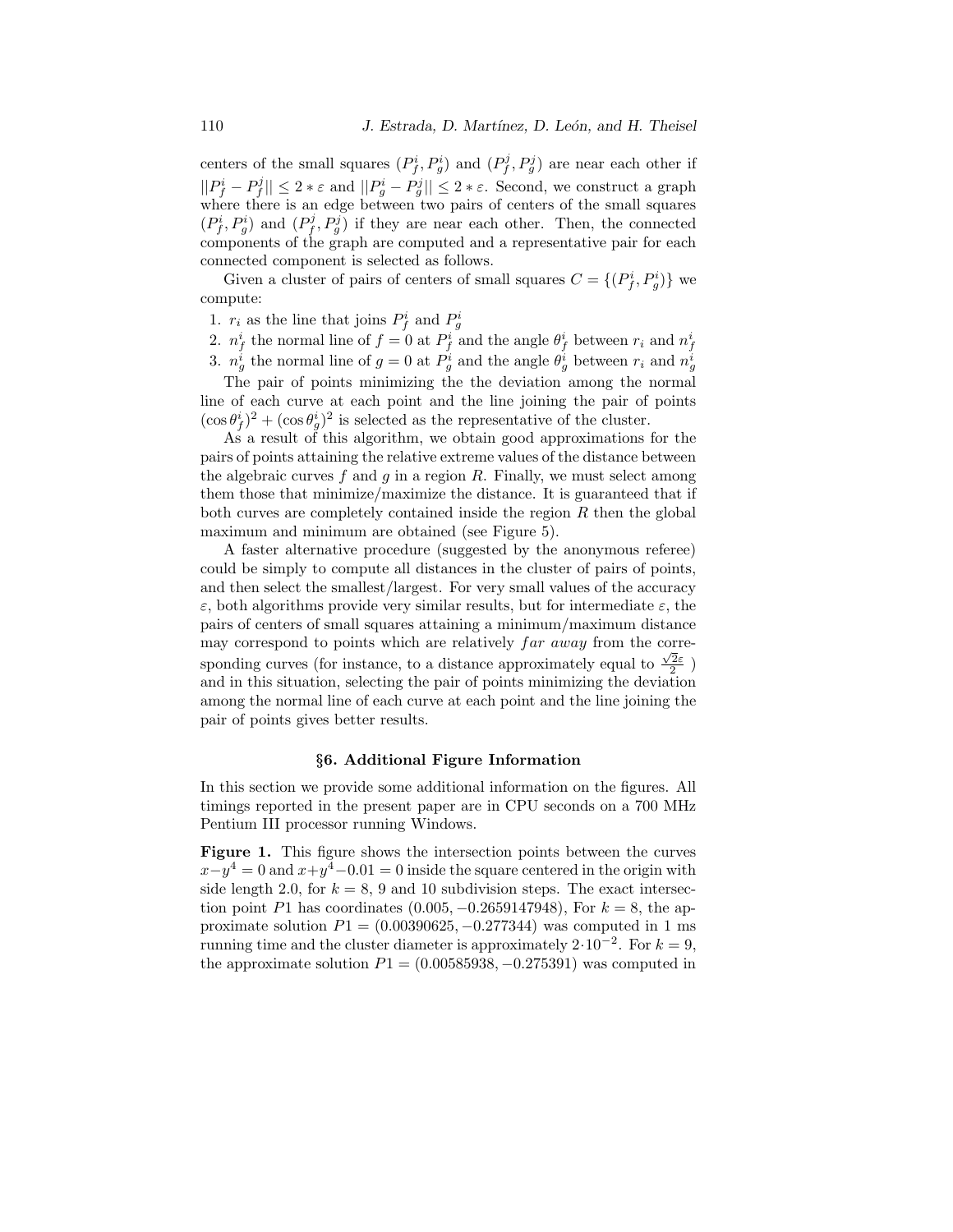

 $(P_f, P_g)$  - Pairs of points on the curves  $f = 0$  and  $g = 0$  where the global minimum value  $(Figs. (g), (i))$  and the global maximum value  $(Figs. (h), (j))$ of the distance between both curves is attained.

Fig. 5. Pairs of points attaining relative extreme values of the distance between two algebraic curves.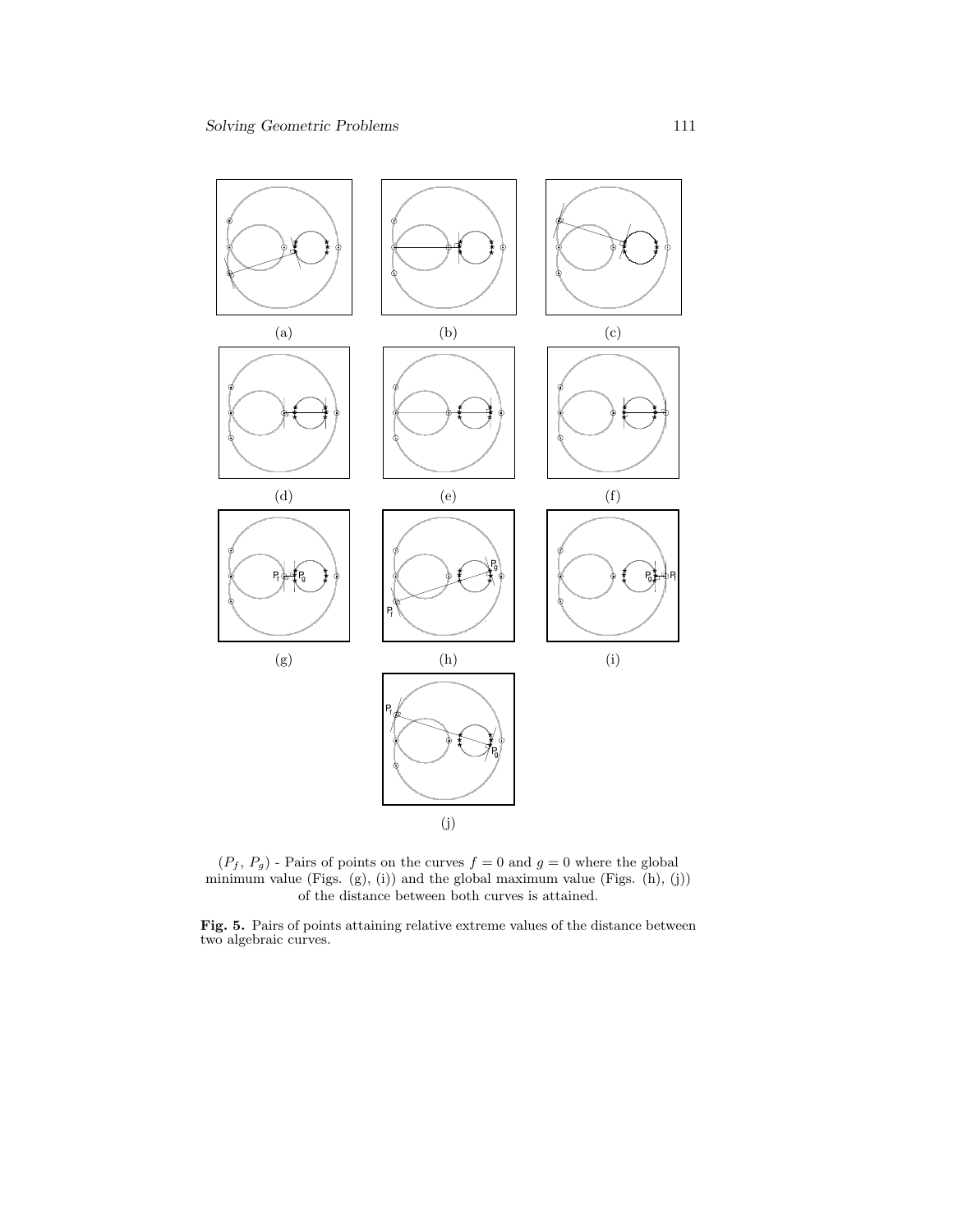15 ms running time and the cluster diameter is approximately  $7 \cdot 10^{-3}$ . For  $k = 10$ , the approximate solution  $P1 = (0.00488281, -0.266602)$  was computed in 16 ms running time and the cluster diameter is approximately  $2 \cdot 10^{-3}$ .

Figure 2. This figure shows two examples of computation of characteristic points.

**Example (1):** For the curve  $f(x,y) = y^3 - x^4 + x^2 = 0$  we computed the singular point  $S = (0.005, -0.005)$ , the zero curvature points  $I_1 = (-0.526, 1.339)$  and  $I_2 = (0.526, 1.339)$ , and the extreme of curvature points  $K_1 = (-1.024, 0.375), K_2 = (1.024, 0.375), K_3 = (-0.819, -0.604)$ and  $K_4 = (0.819, -0.604)$ , in the square region of center  $(0.0, 0.0)$ , and side 2.5. Run times were 1ms for singular points, 40ms for inflexion points and 50ms for computing the points attaining extreme values of the curvature.

**Example (2):** For the curve Curve  $f(x,y) = x^4 + y^4 - 4x^2y - y^2 = 0$ we computed the singular point  $S = (0.010, 0.007)$ , the zero curvature points  $I_1 = (-0.100, -0.001)$  and  $I_2 = (0.100, 0.001)$ , and the extreme of curvature points  $K_1 = (-2.379, 2.138), K_2 = (2.379, 2.138), K_3 =$  $(-0.003, 1.000), K_4 = (-1.658, 0.665)$  and  $K_5 = (1.658, 0.665)$ , for the square region of center  $(0.0, 0.5)$ , and side 5.2. Run times were 1ms for singular points, 100ms for inflexion points and 140ms for computing the points attaining extreme values of the curvature.

Figure 4. This figure shows some results of the Euclidean distance computation.

**Example (1):** The distance from the point  $q = (0.0, 0.5)$  to the curve  $f(x,y) = y^3 - x^2y - x^4 - y^4 = 0$  is attained at the footpoints  $F_1 =$  $(-0.267, 0.367)$ , and  $F_2 = (0.267, 0.367)$ . Computations were performed for the square region of center  $(0.0, 0.4)$  and side 1.5.

**Example (2):** The distance from the point  $q = (0.0, 0.5)$  to the curve  $f(x,y) = y^2 - x^3 - x^2 = 0$  is attained at footpoint  $F = (0.259, 0.291)$ . Computations were performed for the square region of center (0.0, 0.0) and side 2.2.

Figure 5. Pairs of points attaining relative extreme values of the distance between two algebraic curves. For the curves  $f(x,y) = 4x^4 + 8x^2y^2$  $12x^3 + 4y^4 - 12xy^2 + 8x^2 - y^2 = 0$  and  $g(x, y) = 4x^2 - 12x + 8.64 + 4y^2 = 0$ were computed the Global Maxima (h){  $P_f = (-0.011, -0.483); P_g =$  $(1.786, 0.093)$  } and (j)  $\{P_f = (-0.011, 0.483); P_g = (1.786, -0.093)\}.$ Also the Global Minima (g)  $\{P_f = (1.005, -0.005); P_g = (1.20, -0.005)\}\$ and (i)  $\{P_f = (2.001, -0.005); P_g = (1.796, -0.005)\}.$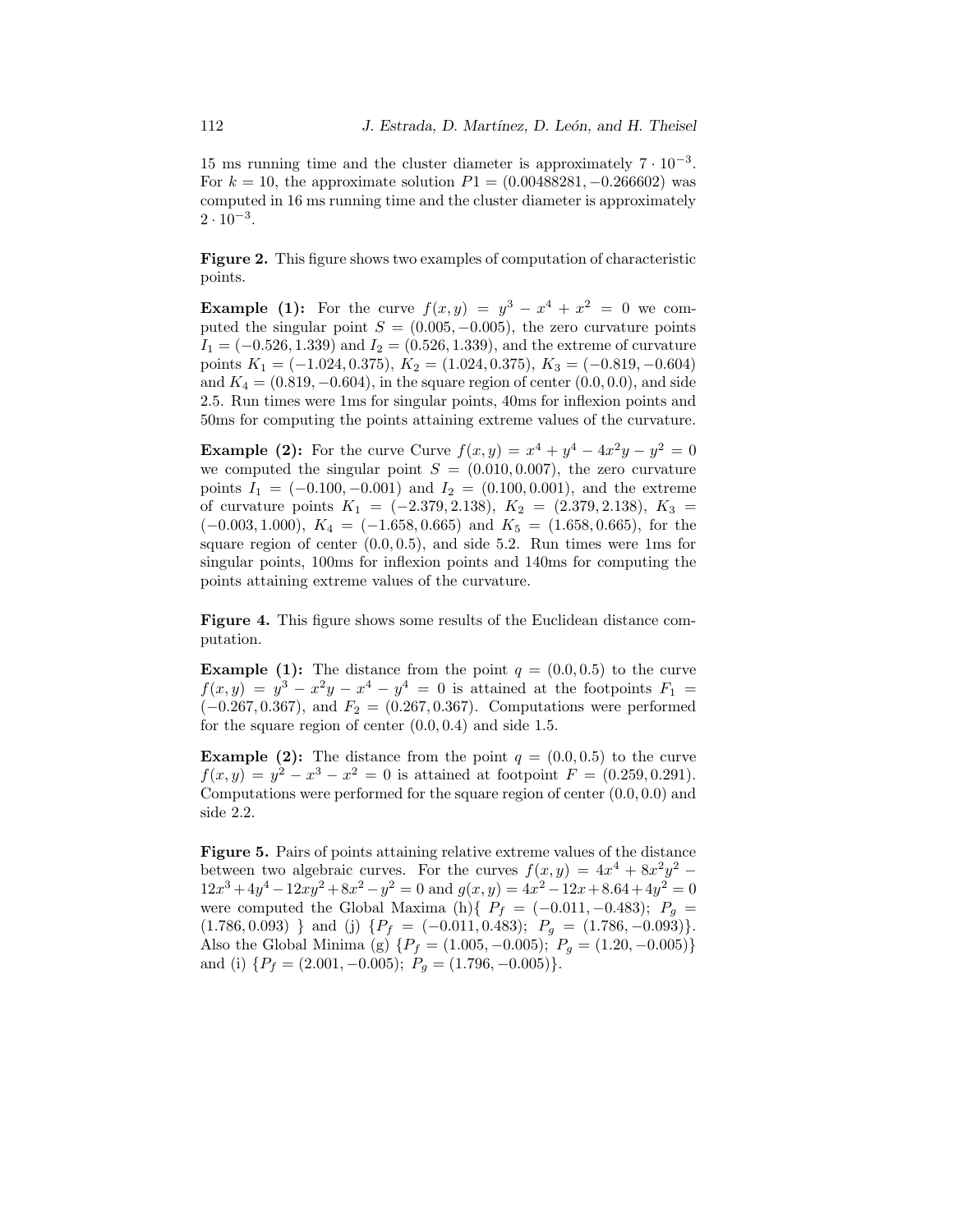Acknowledgments. We would like to express our gratitude to Richard Patterson and Luiz Henrique de Figueiredo for their valuable suggestions, comments and careful reading. We wish also thank R.-P. Holzapfel for providing us with the nice examples of his gallery of singular algebraic curves.

### References

- 1. S. Behar, V. Hernández and J. Estrada, Geometric design by means of a G2 continuous A-spline, Approximation and Optimization in the Caribbean, M. Lassonde (ed.), Physica-Verlag, Heidelberg, 2001, 133– 145.
- 2. M. D. Bloomenthal, Error bounded approximate reparametrization of NURBS curves, M. Sc. Thesis, University of Utah, 1999.
- 3. G. Casciola and S. Morigi, Reparametrization of NURBS curves, Int. Journal of Shape Modeling 2 (1996), 103–116.
- 4. L. H. de Figueiredo, Surface intersection using affine arithmetic, Proceedings of Graphics Interface (1996), 168–175.
- 5. L. H. de Figueiredo, Computational Morphology of Implicit Curves, PhD Thesis, IMPA, Rio de Janeiro, 1992.
- 6. L. H. de Figueiredo and J. Stolfi, Adaptive enumeration of implicit surfaces with affine arithmetic, Computer Graphics Forum 15(5) (1996), 287–296.
- 7. J. Gil and D. Keren, New approach to the arc length parametrization problem, 13th Spring Conference on Computer Graphics, W. Strasser (ed.), 1997, 27–42.
- 8. E. Hartman, The Normal Form of a Planar Curve and Its Applications to Curve Design, Mathematical Methods for Curves and Surfaces II, Dæhlen, Lyche and Schumaker (eds.), Nashville, 1998, 1–8.
- 9. E. Hartman, On the Curvature of Curves and Surfaces Defined by Normal forms, Comput. Aided Geom. Design 16 (1989), 355–376.
- 10. E. Hartman, Numerical Parameterization of curves and surfaces, Comput. Aided Geom. Design 17, 2000, 251–266.
- 11. V. Hernández and J. Estrada, Generation of points on a curve with prescribed distribution of their arclength, Revista Investigación Operacional 17 (1996), 133–138.
- 12. V. Hern´andez, J. Estrada, P. Barrera, A new algorithm to compute the Euclidean distance from a point to a conic, Revista Investigación Operacional 23(2) (2002), 164–174.
- 13. V. Guerra and V. Hernández, Numerical aspects in locating the corner of the L-curve, Approximation and Optimization in the Caribbean, M. Lassonde (ed.), Physica-Verlag, Heidelberg, 2001, 121–131.
- 14. V. Hern´andez and J. Estrada, Designing a G1 A-spline surface over a triangulation, Trends in Approximation Theory, K. Kopotun, T. Lyche,